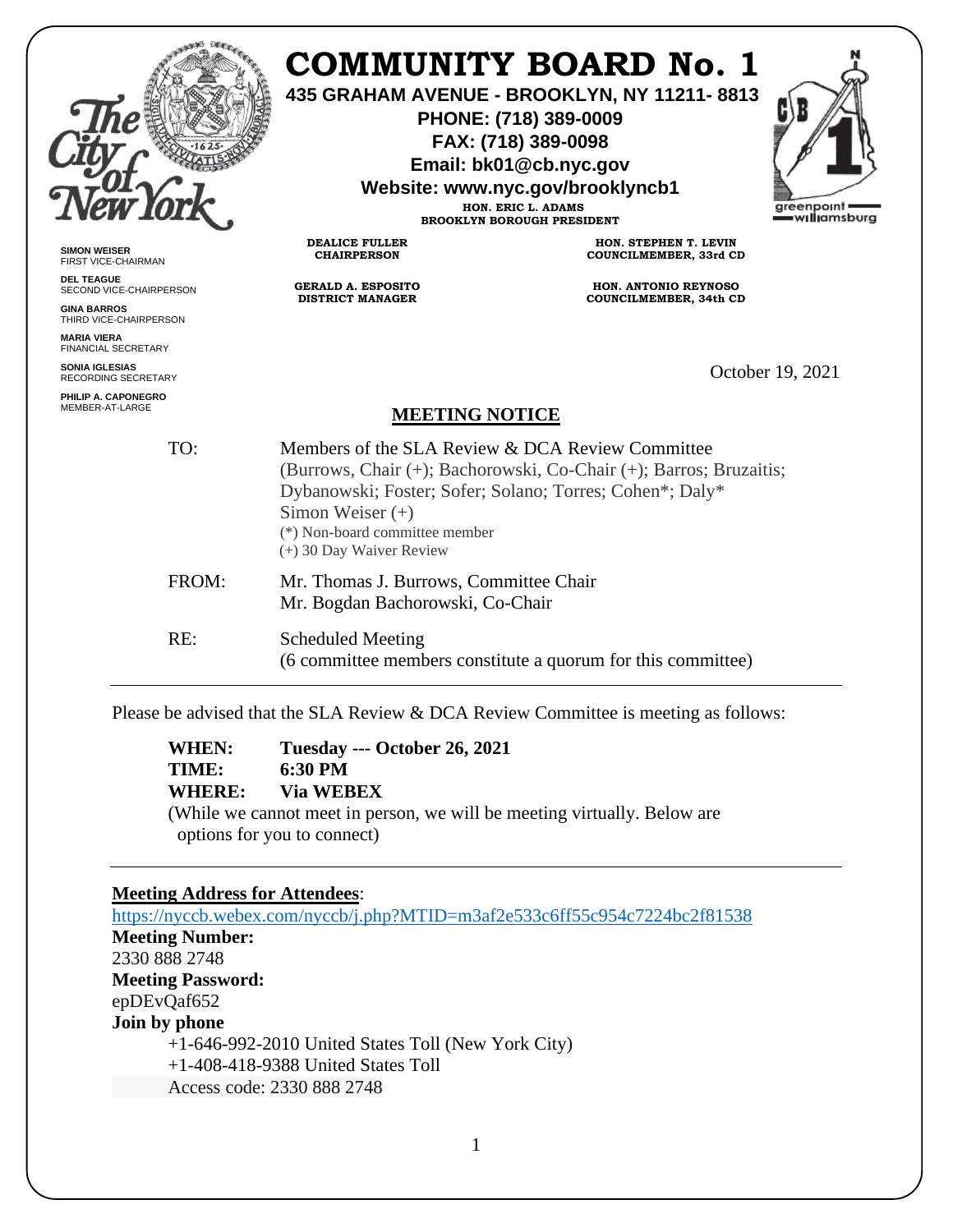# **AGENDA**

## **ANNOUNCED AT THE SEPTEMBER 14, 2021 PUBLIC HEARING LIQUOR LICENSES:**

#### **NEW**

1) 24 Oak LLC, 1 Oak Street, (New, liquor, wine, beer, cider, legitimate theater or concert hall) 2) 118 Norman Avenue LLC, 118 Norman Avenue (New, liquor, wine, beer, cider, bar/tavern)

3) 120 Franklin Street LLC, 43 Franklin Street, (New, liquor, wine, beer, cider, bar, tavern)

4) 160 Havemeyer LLC, dba The Royal Seafood Bar, 160 Havemeyer Street, (Class Change, liquor, wine, beer, cider, rest)

5) Angelvan Corp, dba L Ange Noir Cafe, 247 Varet Street, (Alteration, liquor, wine, beer, cider, rest)

6) Cheeseboat LLC, 80 Berry Street, (Corporate Change, liquor, wine, beer, cider, rest)

7) Corporation to be formed by Jorge Boetto, 21 Dunham Place, (New, liquor, wine, beer, cider, rest)

8) An Entity to be formed in which Barbara Piliero is a Principal, dba TBD, 67, 71, 75 Ingraham Street, (new, liquor, wine, beer, cider, bar, tavern)

9) Entity to be Formed by William Rees, dba TBD, 338 Bedford Avenue, (New, wine, beer, cider, rest)

10) Eleva Coffee GPL LLC, 21 Commercial Street, (New, liquor, wine, beer, cider, bar, tavern) 11) Fat Bushwick LLC, 17 Ingraham Street, (New, liquor, wine, beer cider, rest) 5

12) Fuzzy Logic LLC, dba TBD, 253 Grand Street, (New, liquor, wine, beer, cider, rest)

13) Green Fitness Studio Inc., dba Verde Yogurt Shoppe, 232 Varet Street, (New, liquor, wine, beer, cider, catering facility(private events only)

14) Hana Makgeolli LLC, 201 Dupont Street, (New, liquor, wine, beer, cider, bar, tavern,) 15) Hatchets and Hops Brooklyn LLC, dba Hatchets and Hops, 98 North 11th Street (Class Change, liquor, wine, beer, cider, rest, bar)

16) JCW Establishment LLC, dba Sippy Cafe, 200 Franklin Street, (New, wine, beer, cider, bar, tavern)

17) La Franco Family LLC, dba TBD, 450 South 5th Street, (New, liquor, wine, beer, cider, rest) 18) La Manicha Restaurant Associates LLC, dba TBD, 568 Metropolitan Avenue, (New, liquor, wine, beer, cider, rest, bar)

19) Listening Bar LLC, dba Eavesdrop, 674 Manhattan Avenue, (New, Liquor, wine, beer, cider, Bar/Tavern)

20) McCarren Park House LLC, dba McCarren Park house, 855 Lorimer Street, (New, liquor, wine, beer, cider, rest)

21) Mori Restaurant Inc., 340 Grand Street, (New, wine, beer, cider, rest)

22) Oregano LLC, dba Oregano, 102 Berry Street, (Alteration [adding a customer bar], liquor, wine, beer, cider, rest)

23) Pigri LLC, dba Milk and Roses, 1140 Manhattan Avenue, (Removal, liquor, wine, beer, cider, rest)

24) PQcoffee LLC, dba Pueblo Querido Coffee, 34 North 6th Street (New, wine, beer, cider, coffee shop) 25) PQcoffee LLC, dba Pueblo Querido, 694 -698 Manhattan Avenue, aka 88-90 Norman Avenue, (New, wine, beer, cider, coffee shop)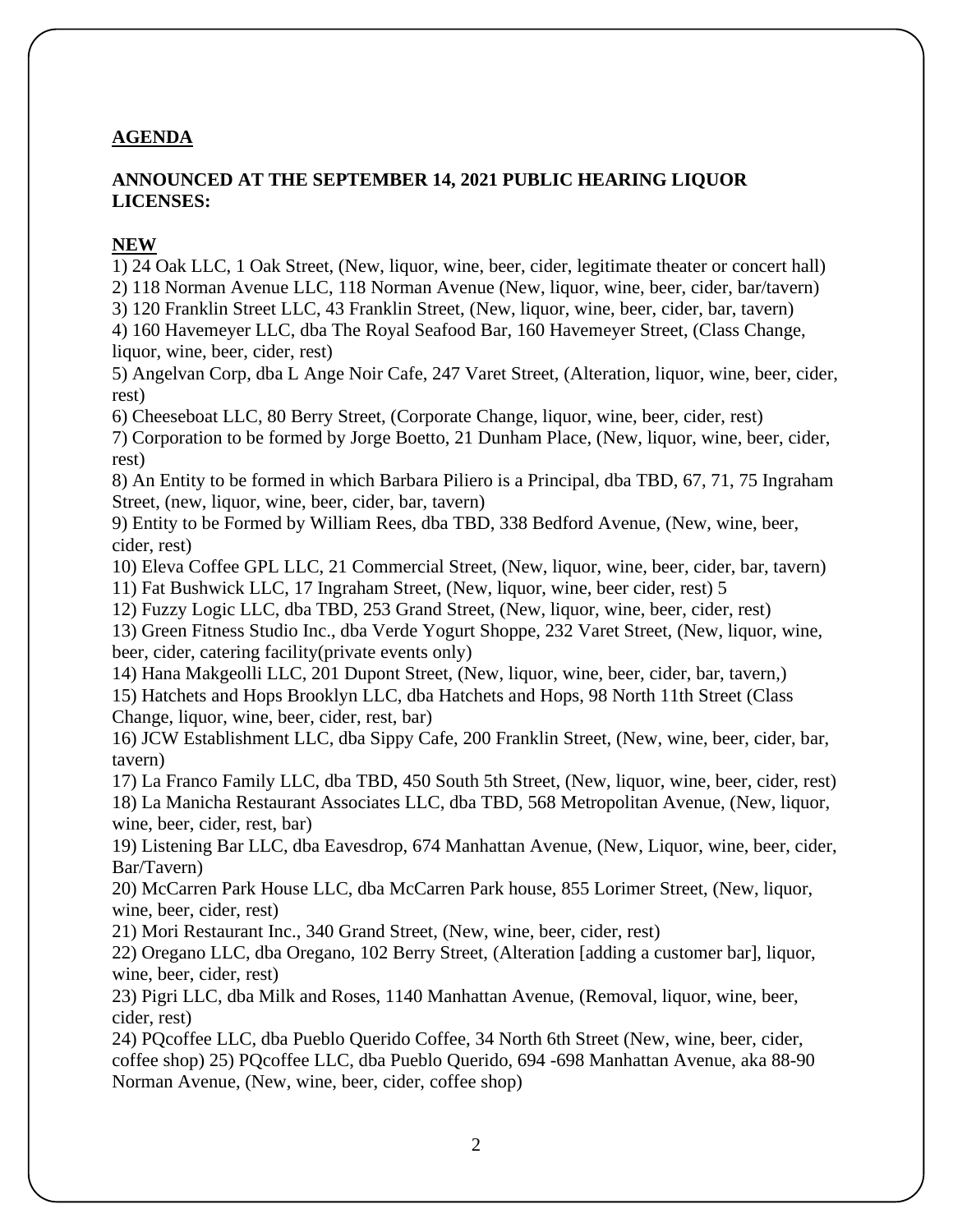26) Riverwalk Management Inc., dba Naked Dog, 47 Java Street, (Corporate Change, liquor, wine, beer, cider, rest)

27) SC METROPOLITAN LLC, DBA SHAKING CRAB, 1045 Flushing Avenue, (New, liquor, wine, beer, cider, rest)

28) Shiki NYC LLC, dba TBD, 27 Greenpoint Avenue, (New, liquor, wine, beer, cider, rest) 29) WI Match LLC, Wispaces, 535 Grand Street, (New, liquor, wine, beer, cider, catering facility (private events only)

30) Vantage Point Hospitality LLC, 1 Oak Street, (New, liquor, wine, beer, cider, legitimate theater or concert hall)

31) Williamsburg Cinemas LLC, 217 Grand Street & 686 Driggs, (New, wine, beer, cider, movie, theater) 32) Xi An Town USA Inc., dba Xiantown, 165 Bedford Avenue, (New, liquor, wine, beer, cider, rest)

# **RENEWAL**

1) 99 Scott Studio LLC, 99 Scott Avenue, (Renewal, liquor, wine, beer, cider, catering) 2) 146 Broadway Associates LLC, dba Baby's All Right, 146 150 Broadway, (Renewal, liquor, wine, beer, cider)

3) 221 North 4TH Rest Corp., d/b/a Golden Years, 221 North 4th Street (Renewal, liquor, wine, beer, rest)

4) 622 Vanderbilt Restaurant LLC, dba Rule of Thirds, 29 Norman Avenue, (Renewal, liquor, wine, beer, cider, rest)

5) 931 Manhattan Cafe LLC, 931 Manhattan Avenue, (Renewal, liquor, wine, beer & cider, rest) 6) Aluk 888 Inc., dba Chinese Musician, 151 Greenpoint Avenue, (Renewal, wine, beer, cider, rest)

7) Amber Restaurant LLC, dba Amber, 119 Nassau Avenue, (Renewal, liquor, wine, beer, cider, rest)

8) Baldracc LLC, dba Testo, 141 Leonard Street, (Renewal, wine, beer, cider, rest) 9) Bembe Inc., dba Bembe, 81 South 6th Street, (Renewal, menu/legal minimum food requirements, bar/tavern)

10) Brooklyn Winery LLC, dba Brooklyn Winery, 213 North 8th Street, (Renewal, liquor, wine, beer, cider, rest, catering facility)

11) Demije Group LLC, dba Basik, 323 Graham Avenue, (Renewal, liquor, wine, beer, cider, bar, tavern) 12) Dish Food & Events LLC, 190 North 14th Street, (Renewal, liquor, wine, beer, cider, catering facility) 13) Elite Bk Inc., dba Elite Bk, 128 Metropolitan Avenue, (Renewal, liquor, wine, beer, cider, rest)

14) Fish Sauce Boys Inc., dba High Lua Vietnamese Kitchen, 182 South 2nd Street [aka 743 Driggs Avenue] (Renewal, wine, beer & cider)

15) Full Circle Bar LLC, 318 Grand Street, (Renewal, liquor, wine, beer, cider, bar) 16) Grand Morelos Corp., 727 Grand Street, (Renewal, wine, beer, cider, rest)

17) Kettle Pie Inc. dba Allswell, 124 Bedford Avenue, (Renewal, liquor, wine, beer, cider, rest) 18) Koja Grill LLC, dba Dokebi, 199 Grand Street, (Renewal, liquor, wine, beer, cider, rest)

19) La Cocina II Restaurant Corp., 100 Moore Street, (Renewal, liquor, wine, beer, cider, rest)

20) Las Tainas Bar & Restaurant LLC, 347 Broadway, (Renewal, liquor, wine, beer, cider, rest) 21) M Shanghai LLC, dba M Shanghai, 292 Grand Street, (Renewal, liquor, wine, beer, cider, rest)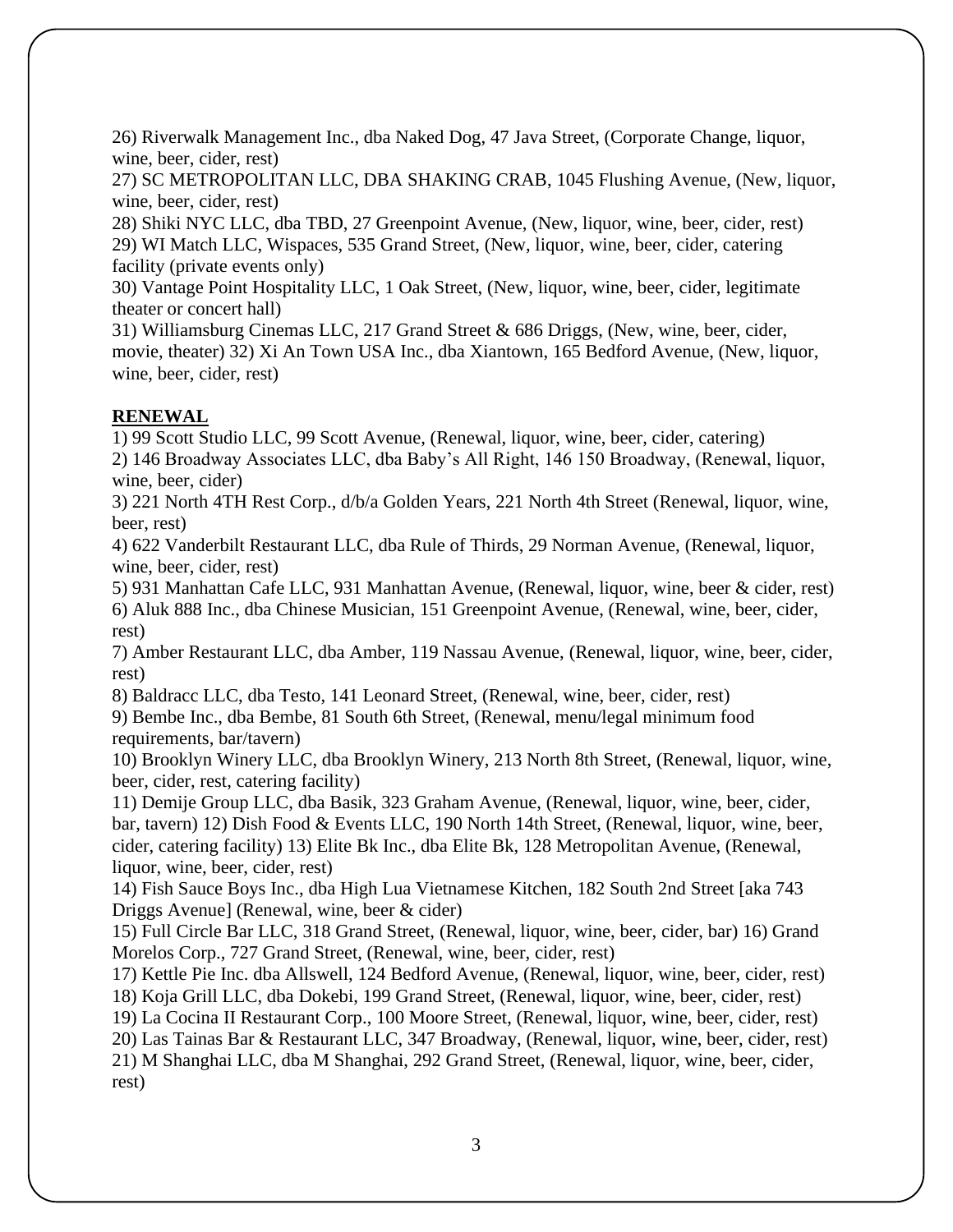22) Magda Sayeg/USRA Group LLC, dba Magalene, 524 Lorimer Street, (Renewal, liquor, wine, beer, cider, rest)

23) Malynstoss LLC, dba Nightshade, 451 Meeker Avenue. (Renewal, liquor, wine, beer, cider, bar/tavern)

24) Manich Brothers LLC, dba El Born, 651 Manhattan Avenue (Renewal, liquor, wine, beer, cider,

25) Motorino Broadway Inc., dba Motorino Broadway, 139 Broadway, (Renewal, liquor, wine, beer, cider, rest)

26) Nile Peterson Industries Inc., dba Landline, 790 Grand Street, (Renewal, liquor, wine, beer, cider, bar, tavern)

27) OMHBrooklyn LLC, 303 Bedford Avenue, (Renewal, liquor, wine, beer, cider, bar/tavern) 28) Original Music Workshop Inc., dba National Sawdust OMW, 80 North 6th Street, (Renewal, liquor, wine/beer, cider, rest, concert venue)

29) Platinum Affairs LTD, dba The Continental Caterers, 75 Rutledge Street, (Renewal, wine, beer, cider, catering facility)

30) Spuyten Duyvil LLC, dba Sputen Dyvil, 359 Metropolitan Avenue, (Renewal, wine, beer, cider, bar, tavern)

31) Schneider Boggs LLC, dba Huckleberry Bar, 588 Grand Street, (Renewal, liquor, wine, beer, cider, rest)

32) Shelison Restaurant Inc., 492 Broadway, (Renewal, wine, beer, cider, rest)

33) Ten Eleven Holdings Inc, dba Pencil factory, 142 Franklin Street, (Renewal, liquor, wine, beer, cider, bar) 7

34) Tipsy Scoop Brooklyn LLC, 270 Metropolitan Avenue (Renewal, wine, beer & cider) 35) Tres de Mexico LLC, dba Mesa Coyoacan, 372 Graham Avenue, (Renewal, liquor, wine, beer, cider, rest.) 36) The Geezers LLC, dba Harefield Road Pub, 769 Metropolitan Avenue, (Renewal, liquor, wine, beer, cider, bar/tavern)

37) Vera Cruz on Bedford, 195 Bedford Avenue, (Renewal, liquor, wine, beer, cider, rest) 38) Win Star Food LLC, Winson Bakery, 164 Graham Avenue, (Renewal, liquor, wine, beer, cider, rest)

## **ANNOUNCED AT THE OCTOBER 12, 2021 PUBLIC HEARING LIQUOR LICENSES: NEW**

1) 451 Graham Avenue Corp., dba The Richardson, 451 Graham Avenue (Extension onto Municipal Property, existing on premises liquor license)

2) 544 Pizza Corp., dba TBD, 544 Manhattan Avenue, (New, liquor, wine, beer, cider, pizzeria, rest)

3) Amant Foundation Corp, db TBD, 932 Grand Street, (New, wine, beer, cider, museum café) 4) Bar at 66 Greenpoint LLC, dba Bar at 66 Greenpoint, 66 Greenpoint Avenue, (Bar/Tavern, recorded and live music, liquor, wine, beer & cider)

5) Avant Gardner LLC, dba Avant Gardner, the Great Hall, the Kings Hall, and the Brooklyn Mirage, 111 Gardner Avenue and 140 Stewart Avenue, (All Night Permit for New Year's Eve) 6) George Restaurant Corp., dba George's Latin, American Bistro, 11 Graham Avenue, (New, wine, beer, cider, rest)

7) Inday 658 LLC, 658 Driggs, (New, liquor, wine, beer, cider, rest)

8) Le Bird LLC, 1 Dunham Place, (New, liquor, wine, beer, cider, rest)

9) Macoletta II LLC, dba Macoletta, 56 North 9th Street, (New, wine, beer, cider, rest)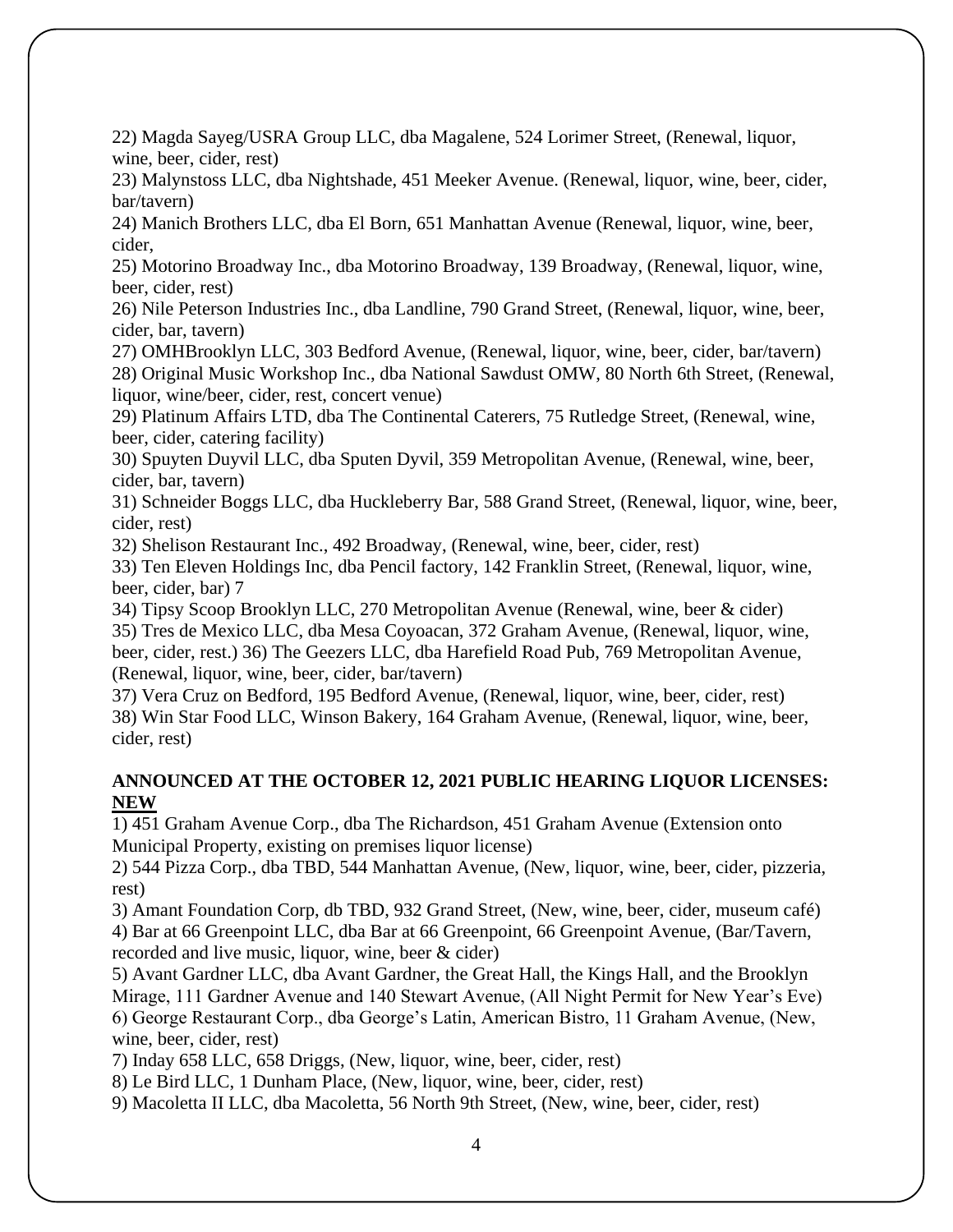10) Nealtican Deli Grocery Corp., 1125 Flushing Avenue, (Corporate Change, wine, beer, cider, rest)

11) Nexta USA Corporation, dba Borsalia, 79 Grand Street, (Class Change, liquor, wine, beer, cider, rest) 12) Nobars LLC, 23 Greenpoint Avenue, (New, liquor, wine, beer, cider, rest)

13) Pizza Lobo Brooklyn,1145 Manhattan Avenue, (New, liquor, wine, beer, cider, bar, tavern 3 14) Up 640 LLC, dba Upside Pizza, 640 Manhattan Avenue, (New, liquor, wine, beer, cider, bar, tavern) 15) Vantage Point Hospitality LLC, dba Area 53, 616 Scholes Street, (New, wine, beer, cider, recreation facility/Exhibition hall with the restaurant, bar area)

#### **RENEWALS**

1) #1 Pho Inc., dba Zenyai, 208 Grand Street, (Renewal, liquor, wine, beer, cider, rest) 2) 184 Kent Avenue Inc, dba La Nonna Ristorante Bar Enoteca, 184 Kent Avenue, (Renewal, liquor, wine, beer, cider, rest)

3) 227 Grand Corp., dba Beats Karaoke & Belly Korean Bacon Shop, (Renewal, wine, beer, cider, karaoke Café, rest)

4) Amituofo Vegan Cuisine Inc., 19 Bogart Street, Store 2, (Renewal, wine, beer, cider, rest)

5) BK Noodles Inc., 280 Bedford Avenue, (Renewal, wine, beer, cider, rest)

6) Bunker Brothers LLC, dba Bun-ker, 97 Scott Avenue, (Renewal, liquor, wine, beer, cider, rest)

7) Café Argentino NY, 499 Grand Street, (Renewal, liquor, wine, beer, cider, rest)

8) Capri Social Club Inc., 156 Calyer Street, (Renewal, liquor, wine, beer, cider, bar, tavern)

9) Chiristina's Polish Restaurant Inc., 853 Manhattan Avenue, (Renewal, wine, beer, cider, rest)

10)Clouet LLC, 113 Franklin Street, (Renewal, liquor, wine, beer, cider, rest)

11) Dollys Swing & Dive LLC, 101 Kent Avenue, (Renewal, liquor, wine, beer, cider, bar, tavern)

12) Elite BK Inc., dba Elite, 128 Metropolitan Avenue, (Renewal, wine, beer, cider, rest)

13) El Golpe LLC, dba Lama Inn, 50 Withers Street, (Renewal, liquor, wine, beer, cider, rest)

14) Grand Republic Inc.,19 Greenpoint Avenue, (Renewal, liquor, wine, beer, cider, bar, tavern) 15)Jomyga Enterprise LLC, dba Oak & Iron, 147 Franklin Street, (Renewal, liquor, wine, beer, cider, bar, tavern)

16) Karczma Inc., 136 Greenpoint Avenue, (Renewal, liquor, wine, beer, cider, rest)

17) Lambdabk Inc. 1031 Grand Street, (New, liquor, wine, beer, cider, bar, tavern)

18) La Cocina II Restaurant Corp, 100 Moore Street, (Renewal, liquor, wine, beer, cider, rest) 19) Magda Sayeg/USRA Group LLC, dba Magdalene, 524 Lorimer Street, (Renewal, liquor, wine, beer, cider, bar, tavern)

20) Mizu Sushi NY Inc., dba Mizu, 314 Bedford Avenue, (Renewal, liquor, wine, beer, cider, rest)

21) New York Distilling Company LLC, dba Shanty, 79 Richardson Street, (Renewal, liquor, wine, beer, cider, bar, tavern)

22) One Stop Beer Shop, 134 Kingsland Avenue, (Renewal, liquor, wine, beer, cider, rest) 23) Pippilocca LLC, dba IL Passatore, 14 Bushwick Avenue, (Renewal, wine, beer, cider, rest) 24)Red House BK LLC, dba Kings County Imperial, 22 Skillman Avenue, (Renewal, liquor, wine, beer, cider, rest)

25) Sea Thai Hospitality Inc., 114 North 6th Street, (Renewal, liquor, wine, beer, cider, rest) 26) Selamat Pagi LLC, 152 Driggs Avenue, (Renewal, wine, beer & cider, rest)

27) Silenth LLC, 79 Berry Street, (Renewal, liquor, wine, beer, cider, rest)